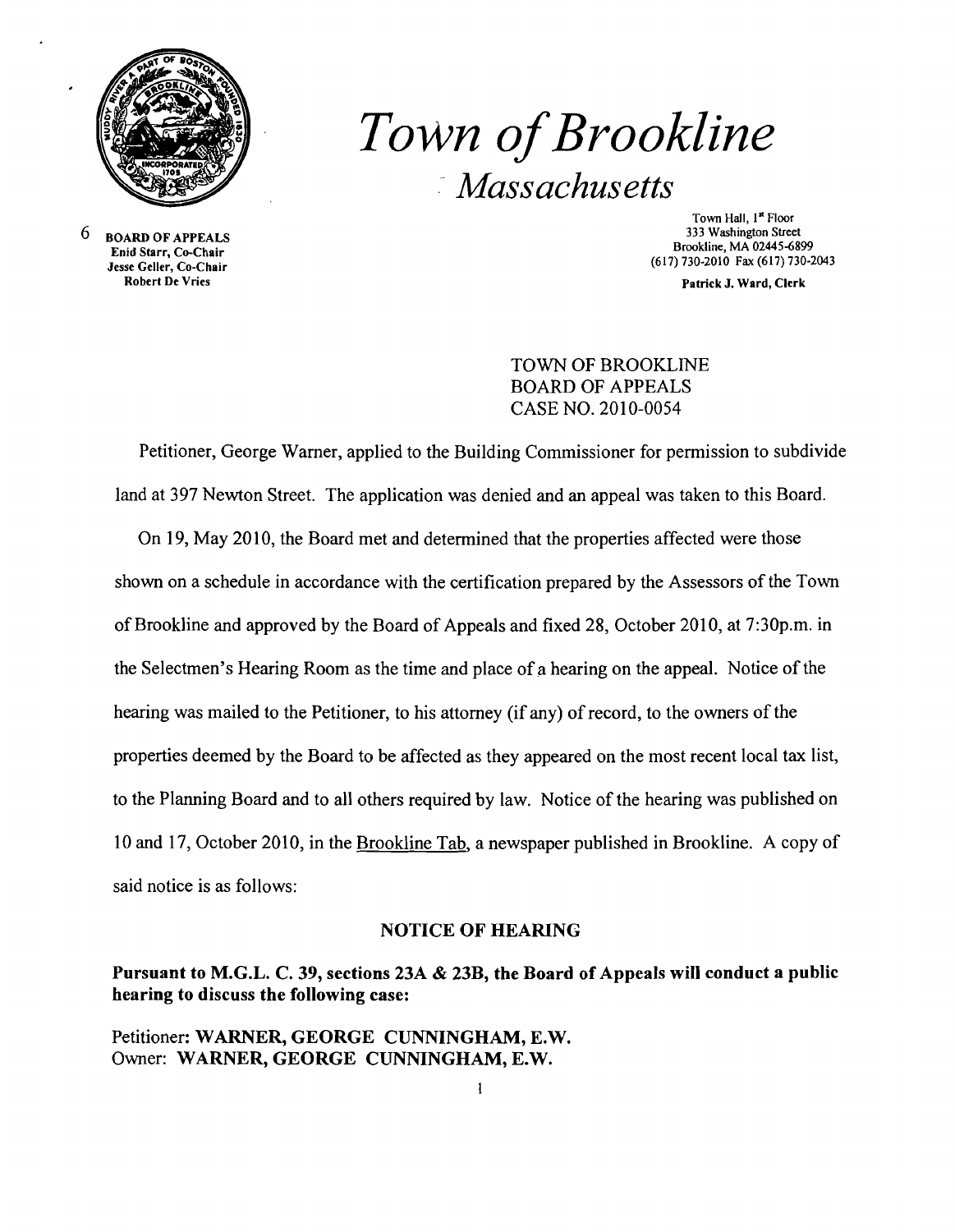Location of Premises: 397 NEWTON ST Date of Hearing: October 28, 2010 Time of Hearing: 7:30 PM Place of Hearing: Selectmen's Hearing Room, 6th. floor

A public hearing will be held for a variance and/or special permit from:

- 1. 5.43; Exceptions to Yard and Setback Regulations, special permit required.
- 2. 5.50; Front Yard Requirements, variance required. (House granted relief in 1980 and garage is pre-existing, non-conforming as to setback).
- 3.5.60; Side Yard requirements, variance required. (Garage).
- 4. 6.04.5.c.l; Design of All Off-Street Parking Facilities, variance required. (Parking in front yard).
- 5. 6.04.5.c.2; Design of All Off-Street Parking Facilities, variance required. (Driveway setback).
- 6.6.04.12; Design of All Off-Street Parking Facilities, special permit required.
- 7.8.02.2; Alteration or Extension, special permit required.

Of the Zoning By-Law to Subdivision of land requiring BOA relief at 397 NEWTON ST.

Said premise located in a M-1.5 (apartment house) residence district.

*Hearings, once opened, may be continued by the Chair to a date and time certain. No further notice will be mailed to abutters or advertised in the TAB. Questions regarding whether a hearing has been continued, or the date and time ofany hearing may be directed to the Zoning Administrator at* 617-734-2134 *or check meeting calendar at:http://calendars. town. brookline. ma. uslMasterTownCalandarl?FormID=158.* 

The Town of Brookline does not discriminate on the basis of disability in admission to, access to, *or operations ofits programs, services or activities. Individuals who need auxiliary aidsfor effective communication in programs and services of the Town of Brookline are invited to make their needs known to the ADA Coordinator, Stephen Bressler, Town of Brookline, 11 Pierce Street, Brookline, MA 02445. Telephone:* (617) *730-2330,. TDD* (617) *730-2327.* 

## Enid Starr Jesse Geller Robert De Vries

At the time and place specified in the notice, this Board held a public hearing. Present at the hearing was Chairman, Jesse Geller and Board Members, Christina Wolfe and Mark Zuroff. The

Petitioner, George Warner, presented his case before the Board.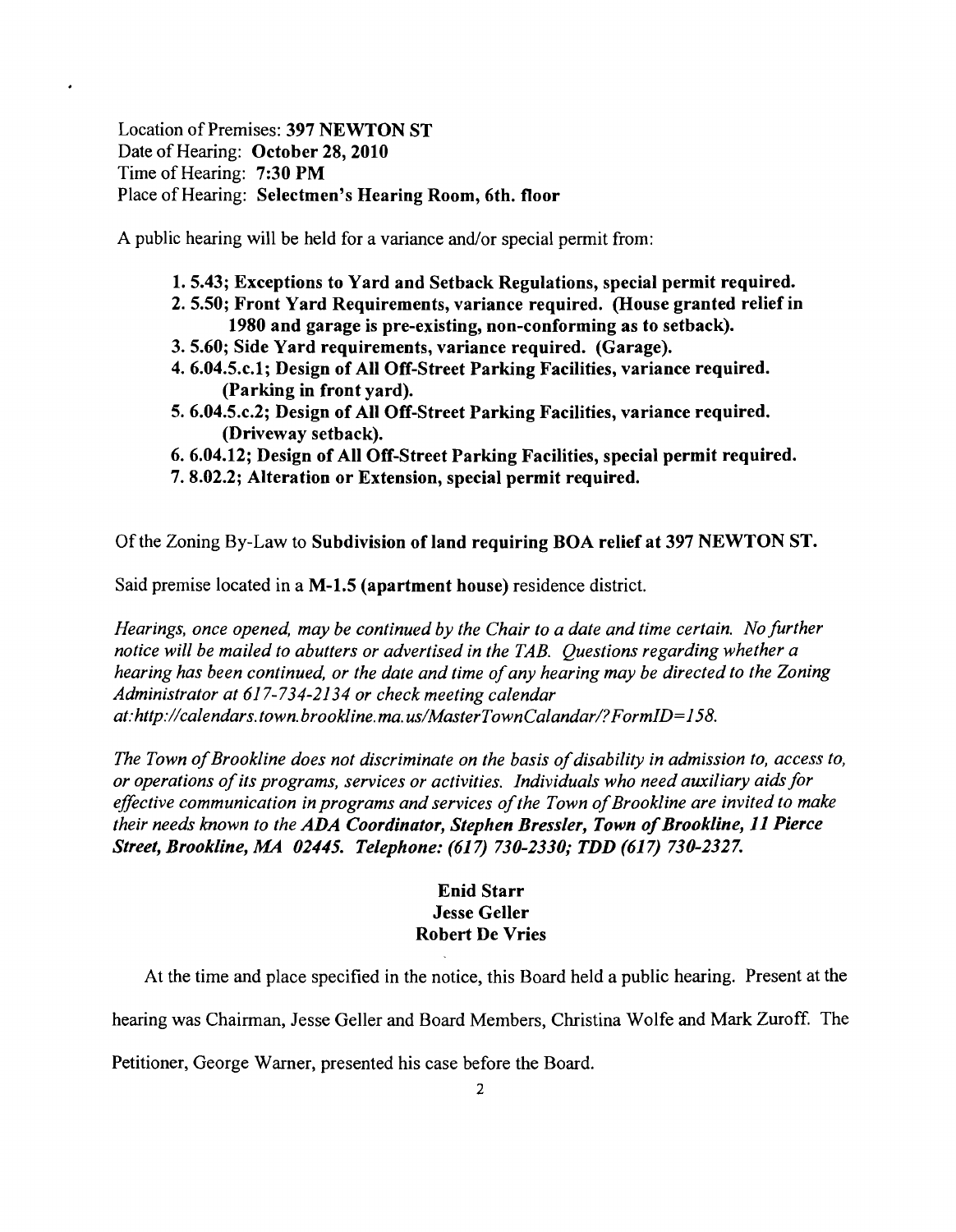Mr. Warner stated that there may have been some confusion among his neighbors because the 397 Newton Street advertisement incorrectly represented that his property was in a M-l.5 zoning district. He said he tried to explain the mistake to his neighbors that were concerned that they may be in an apartment house district. He said that his neighbors expressed support for his proposal.

Mr. Warner advised the Board that on 16 July, 1980 the Board of Appeals granted relief in the form of a special permit to construct an addition within the front yard setback of the subject property.

Mr. Warner said that 387 and 397 Newton Street are two adjacent lots which total 59,820 s.f. that he and his wife hold in common ownership with their adult children. Each lot contains one single-family home; 387 Newton Street has an attached garage and 397 Newton Street has a detached garage. The homes are set toward the street and have large rear yards which taper at the rear of the lot.

Mr. Warner said that he is proposing to create a third [rear] lot from the two existing lots. Lot 1 (397 Newton Street) will be 16,015 square feet, Lot 2 (387 Newton Street) will be 15,034 square feet, and Lot 3 (new lot) will be 28,718 square feet. Lot 3 will be a "flag lot" configuration with a narrow 25' strip with frontage on Newton Street, which will accommodate a new driveway. The access strip, however, will create a deficient side yard setback [10.9'] for the freestanding garage at 397 Newton Street. Mr. Warner said he is proposing to construct a new driveway for Lot 1/397 Newton Street that will run along the new property line for Lot 3, and will provide access to the existing parking area at the rear of the existing freestanding garage. The proposed new driveway for Lot I will be adjacent to the proposed new driveway for Lot 3.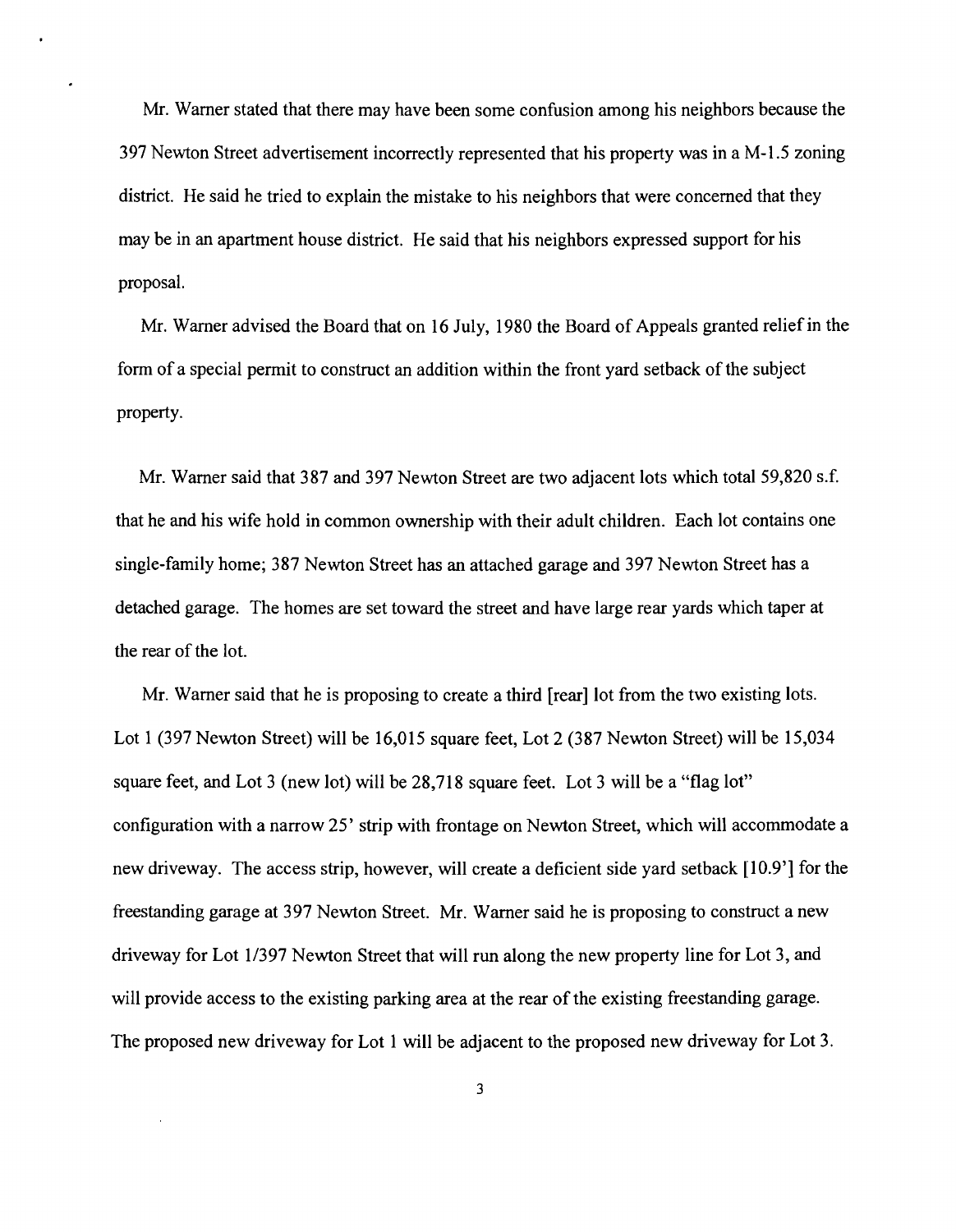He said that he understood that in order for the Board to consider dimensional relief by Special Permit under Section 5.43 of the Zoning By-Law he needed to provide a counterbalancing amenity. He said that he is proposing to provide a wood fence along the property line to screen the new driveway from 387 Newton Street and new plantings along the driveway and in front the existing garage. Mr. Warner said that both existing residences will still comply with the Floor Area Ratio (FAR) requirements after the subdivision.

The Chairman asked whether anyone wished to speak in favor or in opposition to the

proposal. Patrick Supanc, a neighbor across the street at 384 Newton St., said that while he was

initially confused regarding the advertisement and the reference to the M-l.5 zoning district,

after speaking with Mr. Warner, he understands the proposal and is in support of the petition

before the Board.

Polly Selkoe, Assistant Director for Regulatory Planning presented the findings of the

Planning Board.

Section 5.50 – Front Yard Setback: 397 Newton Street received zoning relief to construct an addition within the front yard setback. The required setback in an S-15 district is 25'. The existing setback for the residential structure is 20.4' and the garage is 10.6'. Both conditions are pre-existing nonconformities.

Section 5.60 – Side Yard Setback: The setback for the freestanding garage at 397 Newton Street will be made nonconforming with the subdivision. The required setback for an S-15 district is 15' for accessory structures taller than 15'; the garage is proposed to be setback 10.9' from the new side lot line. In addition, both existing side yard setbacks at 387 Newton Street are deficient; however, the location of the property lines where both deficiencies exist is not proposed to be altered.

| <b>Dimension Requirements</b>        | <b>Wirkeaufed</b> | <b>Existing Recopesed</b> |           | Finding          |
|--------------------------------------|-------------------|---------------------------|-----------|------------------|
| <b>Front Yard Setback (existing)</b> | 25 feet           | 20.4 feet                 | 20.4 feet | Pre-existing     |
| house at 397 Newton St.)             |                   |                           |           | Nonconforming    |
| Side Yard Setback (existing          | 15 feet           | 35.9 feet                 | 10.9 feet | Special          |
| garage at 397 Newton St.)            |                   |                           |           | Permit/Variance* |
| Side Yard Setback (existing          | 15 feet           | $9.1$ feet                | 9.1 feet  | Pre-Existing     |
| 387 Newton Street - West)            |                   |                           |           | Nonconforming    |
| Side Yard Setback (existing          | 15 feet           | $13.9$ feet               | 13.9 feet | Pre-Existing     |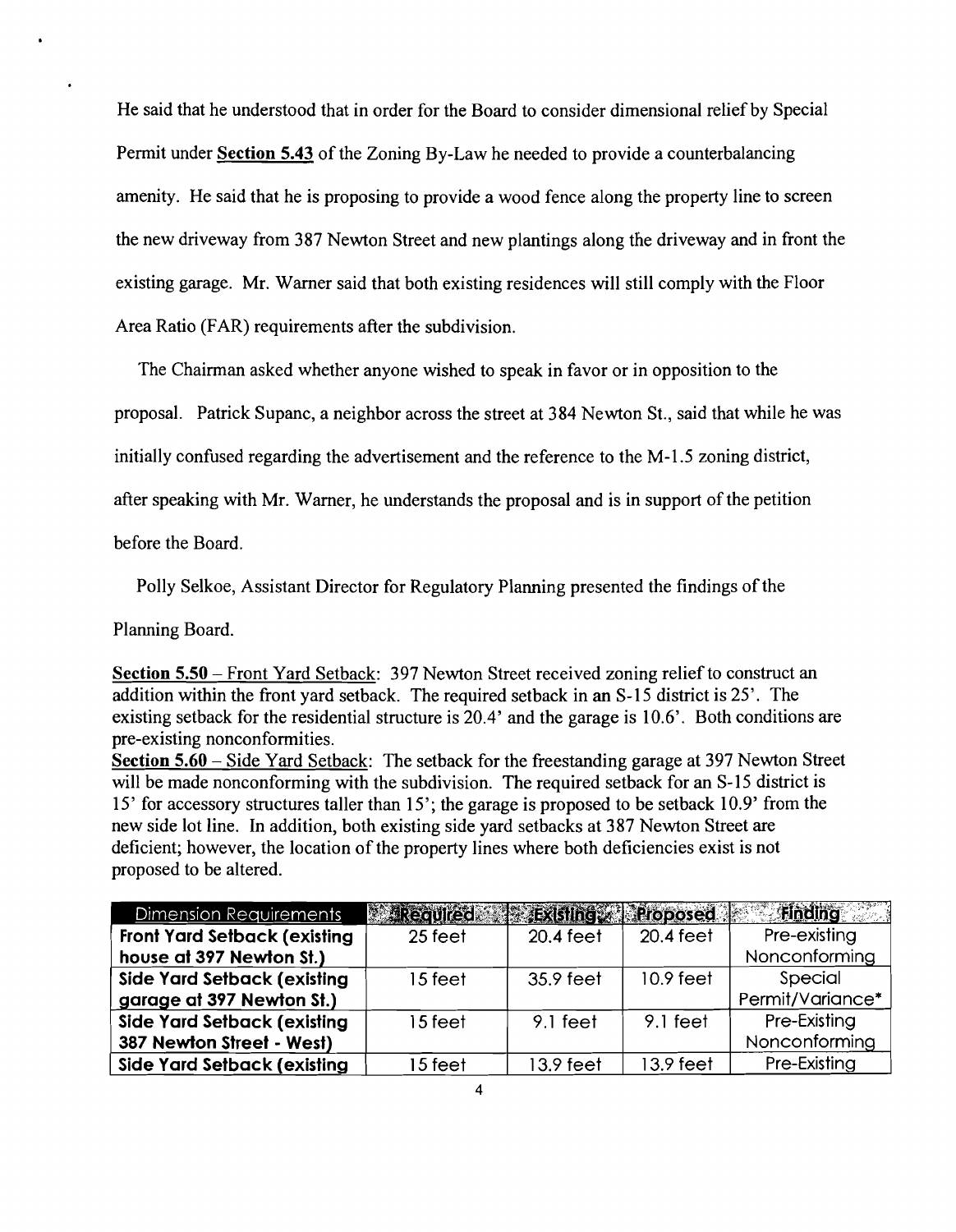| 387 Newton Street - East) |  | Nonconforming |
|---------------------------|--|---------------|
|---------------------------|--|---------------|

\* Under Section 5.43 the Board of Appeals may waive dimensional requirements if counterbalancing amenities are provided. The applicant is proposing to provide a wood fence along the property line to screen the new driveway from 387 Newton Street and new plantings along the driveway and in front the existing garage.

Section 6.04 - Design of Off-Street Parking Facilities:

-.5.c.1 - Front Yard Setback

| $-.5.c.2-Side$ Yard Setback         |                 |           |                   |                              |
|-------------------------------------|-----------------|-----------|-------------------|------------------------------|
| NEW PARKING FACILITIES              | <b>Required</b> |           | Existing Proposed | <b>Finding</b><br>$\sim 100$ |
| <b>Front Yard Setback (existing</b> | 25 feet         | 10.6 feet | 10.6 feet         | Pre-existing                 |
| garage at 397 Newton St.)           |                 |           |                   | Nonconforming                |
| Side Yard Setback                   | 5 feet          | 10 feet   | 0 feet            | Special                      |
| (proposed driveway at 397           |                 | (est.)    |                   | Permit/Variance*             |
| Newton St.)                         |                 |           |                   |                              |

\* Under Section 6.04.12 the Board of Appeals may waive dimensional requirements for new parking facilities to serve existing structures. Section 8.02.2 - Alteration or Extension:

A special permit is required to alter a nonconforming condition.

Ms. Selkoe said that the Planning Board was supportive of the proposed relief to facilitate an

ANR subdivision plan to create a third lot. The purpose of the subdivision is to create a

developable lot for the applicant to build a new residence for himself and his wife, and have his

children live in the other two homes at 387  $&$  397 Newton Street. The majority of the setback

relief is due to pre-existing conditions and the applicant is proposing to provide screening and

landscaping to offset any potential impact on neighboring properties (including 387 Newton

Street) including headlight glare and other nuisances. The lot is appropriately sized for three

single-family homes and as the rear abutter is the Robert T. Lynch Municipal Golf Course, it

appears the impact on neighboring properties should be minimal. Therefore, the Planning Board

recommends approval of the plans as submitted by Michael Clifford, dated 7/22/2010, subject to

the following condition: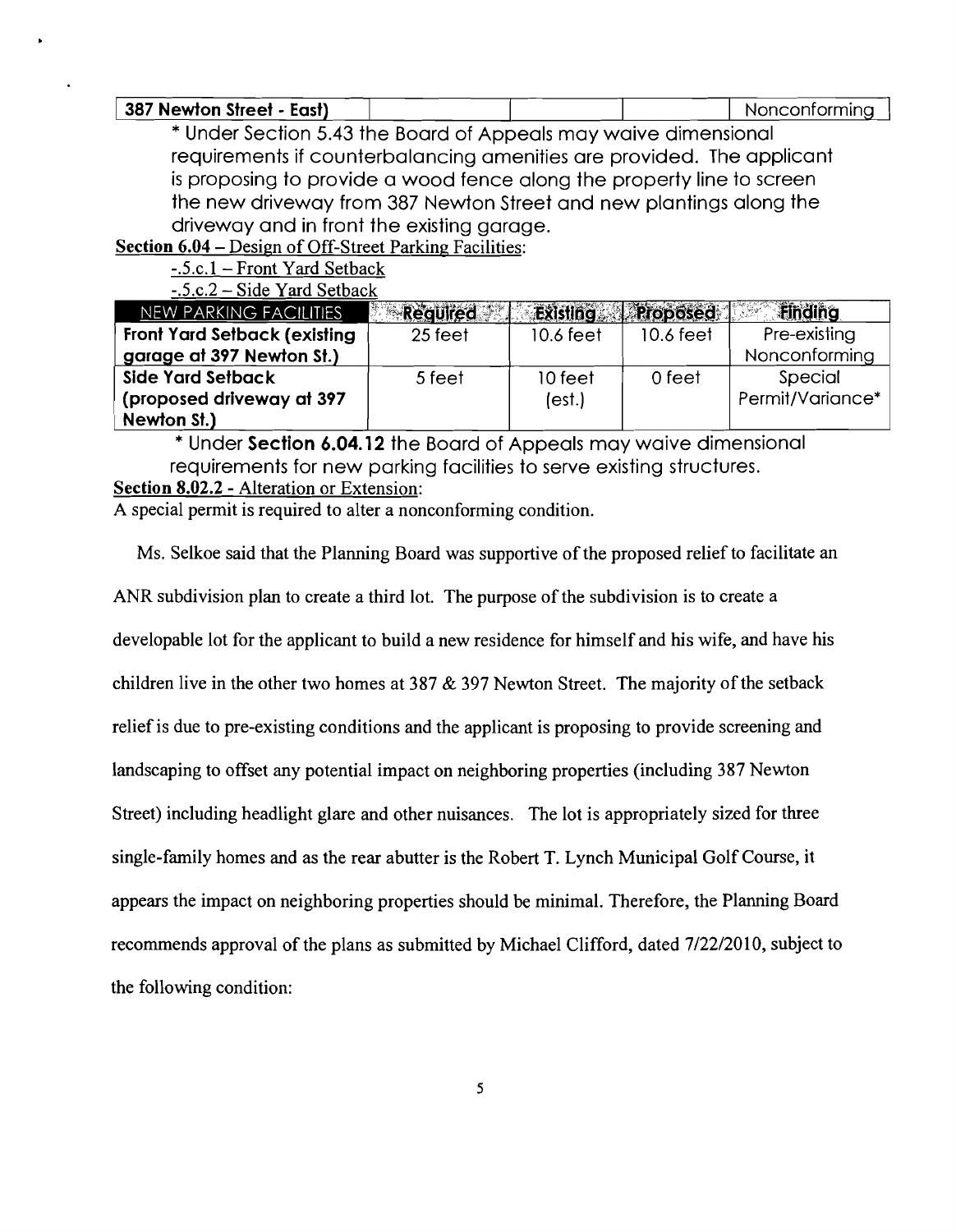1. The petitioner shall submit to the Building Commissioner, proof of recording of the decision at the Norfolk County Registry of Deeds within 45 days of the filing date of the *Board ofAppeals decision.* 

The Chairman then called upon Michael Shepard, Building Commissioner, to deliver the comments of the Building Department. Mr. Shepard stated that the proposal before the Board represented the best use for the land behind the properties and provided an opportunity for a true family subdivision. Mr. Shepard said that the Building Department was supportive of the project as well as the condition proposed by the Planning Board.

÷.

 $\left(\begin{array}{c} 1 \\ 1 \end{array}\right)$ 

 $\frac{1}{4}$  $\frac{1}{3}$  $\frac{1}{2}$ 

The Board, having deliberated on this matter and having considered the foregoing testimony, concludes that it is desirable to grant the Special Permit relief as requested and that the petitioner has satisfied the requirements necessary for relief under Sections 5.43, 6.04.12, 8.02.2, and 9.05 of the Zoning By-Law and made the following specific findings pursuant to Section 9.05 of the Zoning By-Law:

- a. The specific site is an appropriate location for such a use, structure, or condition.
- b. The use as developed will not adversely affect the neighborhood.
- c. There will be no nuisance or serious hazard to vehicles or pedestrians.
- d. Adequate and appropriate facilities will be provided for the proper operation of the proposed use.

Accordingly, the Board voted unanimously to grant the requested relief subject to the

following condition:

1. The petitioner shall submit to the Building Commissioner, proof of recording of the decision at the Norfolk County Registry of Deeds within 45 days of the filing date of the Board of Appeals decision.

6